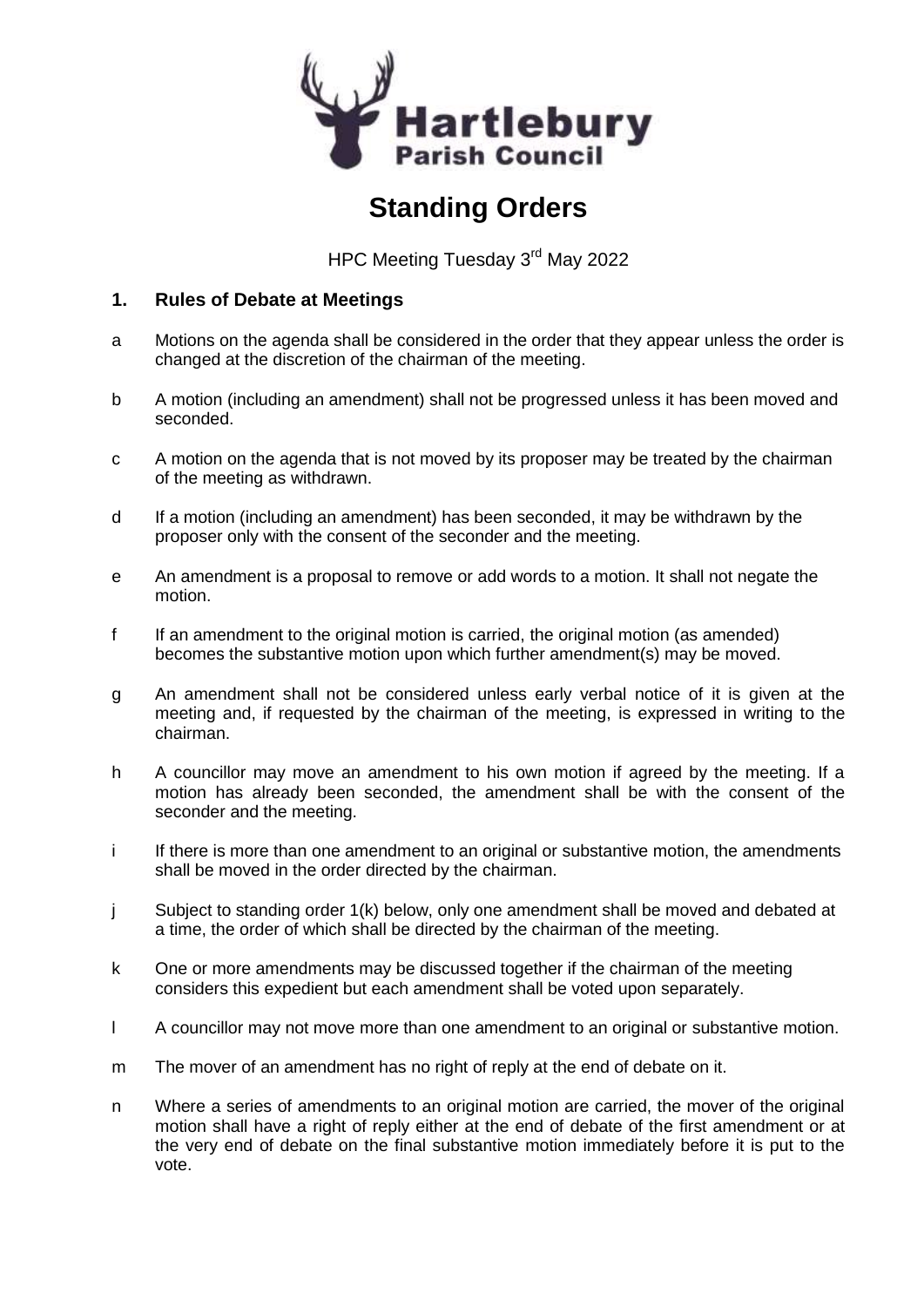- o Unless permitted by the chairman of the meeting, a councillor may speak once in the debate on a motion except:
	- i. to speak on an amendment moved by another councillor;
	- ii. to move or speak on another amendment if the motion has been amended since he last spoke;
	- iii. to make a point of order;
	- iv. to give a personal explanation; or
	- v. in exercise of a right of reply.
- p During the debate of a motion, a councillor may interrupt only on a point of order or a personal explanation and the councillor who was interrupted shall stop speaking. A councillor raising a point of order shall identify the standing order which he considers has been breached or specify the other irregularity in the proceedings of the meeting he is concerned by.
- q A point of order shall be decided by the chairman of the meeting and his decision shall be final.
- r When a motion is under debate, no other motion shall be moved except:
	- i. to amend the motion;
	- ii. to proceed to the next business;
	- iii. to adjourn the debate;
	- iv. to put the motion to a vote;
	- v. to ask a person to be no longer heard or to leave the meeting;
	- vi. to refer a motion to a committee or sub-committee for consideration;
	- vii. to exclude the public and press;
	- viii. to adjourn the meeting; or
	- ix. to suspend particular standing order(s) excepting those which reflect mandatory statutory requirements.
- s Before an original or substantive motion is put to the vote, the chairman of the meeting shall be satisfied that the motion has been sufficiently debated and that the mover of the motion under debate has exercised or waived his right of reply.
- t Excluding motions moved understanding order 1(r) above, the contributions or speeches by a councillor shall relate only to the motion under discussion and shall not exceed 5 minutes without the consent of the chairman of the meeting.

#### **2. Disorderly Conduct at Meetings**

- a No person shall obstruct the transaction of business at a meeting or behave offensively or improperly. If this standing order is ignored, the chairman of the meeting shall request such person(s) to moderate or improve their conduct.
- b If person(s) disregard the request of the chairman of the meeting to moderate or improve their conduct, any councillor or the chairman of the meeting may move that the person be no longer heard or excluded from the meeting. The motion, if seconded, shall be put to the vote without discussion.
- c If a resolution made under standing order 2(b) above is ignored, the chairman of the meeting may take further reasonable steps to restore order or to progress the meeting. This may include temporarily suspending or closing the meeting.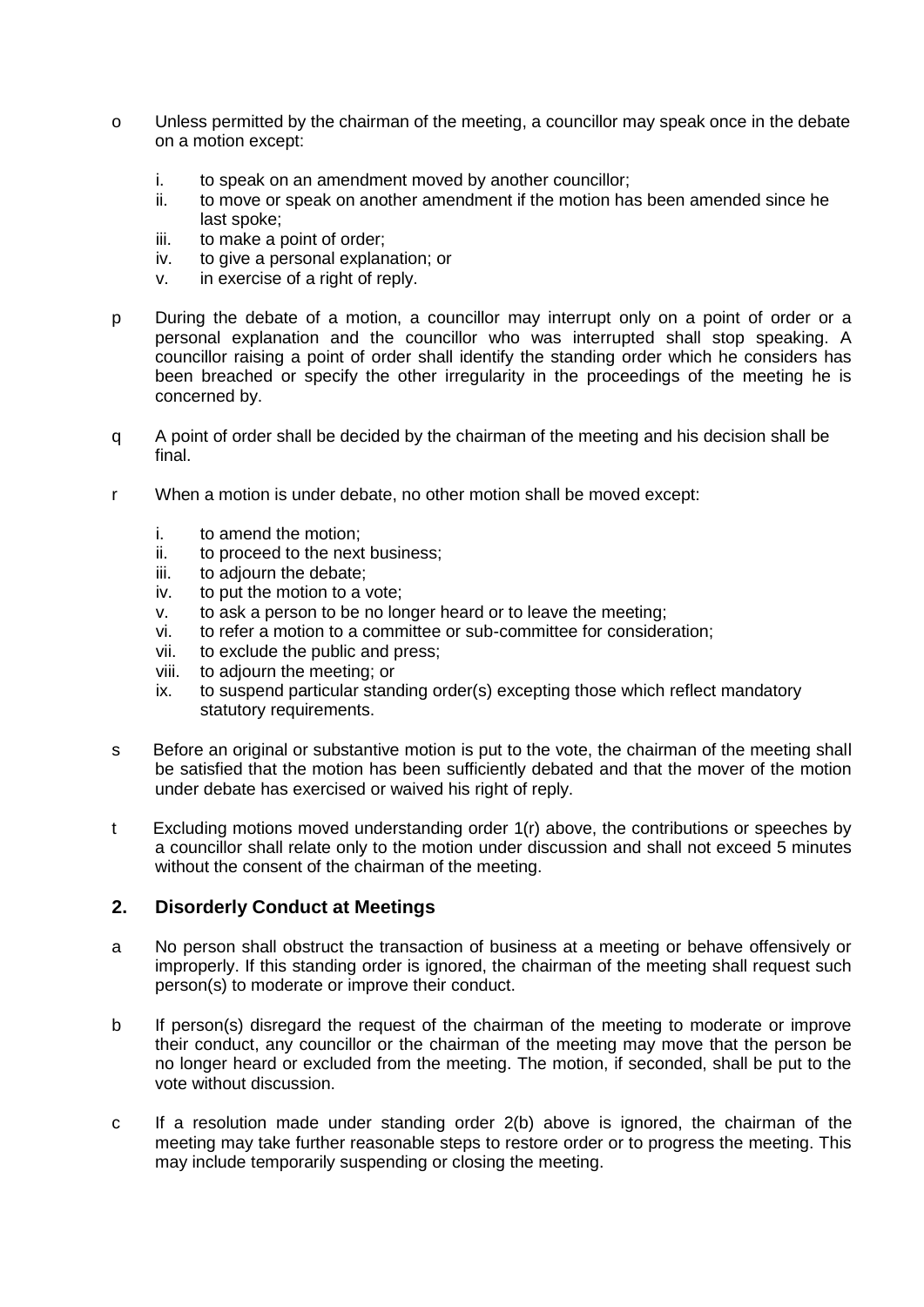#### **3. Meetings Generally**

- a **Meetings shall not take place in premises which at the time of the meeting are used for the supply of alcohol, unless no other premises are available free of charge or at a reasonable cost.**
- **b The minimum three clear days for notice of a meeting does not include the day on which notice was issued, the day of the meeting, a Sunday, a day of the Christmas break, a day of the Easter break or of a bank holiday or a day appointed for public thanksgiving or mourning.** However, it will be the normal practise of the Council for meetings' summons, agenda and relevant papers to be promulgated 5 days prior to a full Council meeting.
- **c The minimum three clear days' public notice for a meeting does not include the day on which the notice was issued or the day of the meeting unless the meeting is convened at shorter notice.**
- **d Meetings shall be open to the public unless their presence is prejudicial to the public interest by reason of the confidential nature of the business to be transacted or for other special reasons. The public's exclusion from part or all of a meeting shall be by a resolution which shall give reasons for the public's exclusion.**
- e Members of the public may make representations, answer questions and give evidence at a meeting which they are entitled to attend in respect of the business on the agenda.
- f The period of time designated for public participation at a meeting in accordance with standing order 3(e) above shall not exceed 15 minutes unless directed by the chairman of the meeting.
- g Subject to standing order 3(f) above, a member of the public shall not speak for more than 5 minutes.
- h In accordance with standing order 3(e) above, a question shall not require a response at the meeting nor start a debate on the question. The chairman of the meeting may direct that a written or oral response be given.
- i A person shall raise his hand when requesting to speak and stand when speaking (except when a person has a disability or is likely to suffer discomfort)]. The chairman of the meeting may at any time permit a person to be seated when speaking.
- j A person who speaks at a meeting shall direct his comments to the chairman of the meeting.
- k Only one person is permitted to speak at a time. If more than one person wants to speak, the chairman of the meeting shall direct the order of speaking.
- **l Subject to standing order 3(m), a person who attends a meeting is permitted to report on the meeting whilst the meeting is open to the public. To "report" means to film, photograph, make an audio recording of meeting proceedings, use any other means for enabling persons not present to see or hear the meeting as it takes place or later or to report or to provide oral or written commentary about the meeting so that the report or commentary is available as the meeting takes place or later to persons not present.**
- **m A person present at a meeting may not provide an oral report or oral commentary**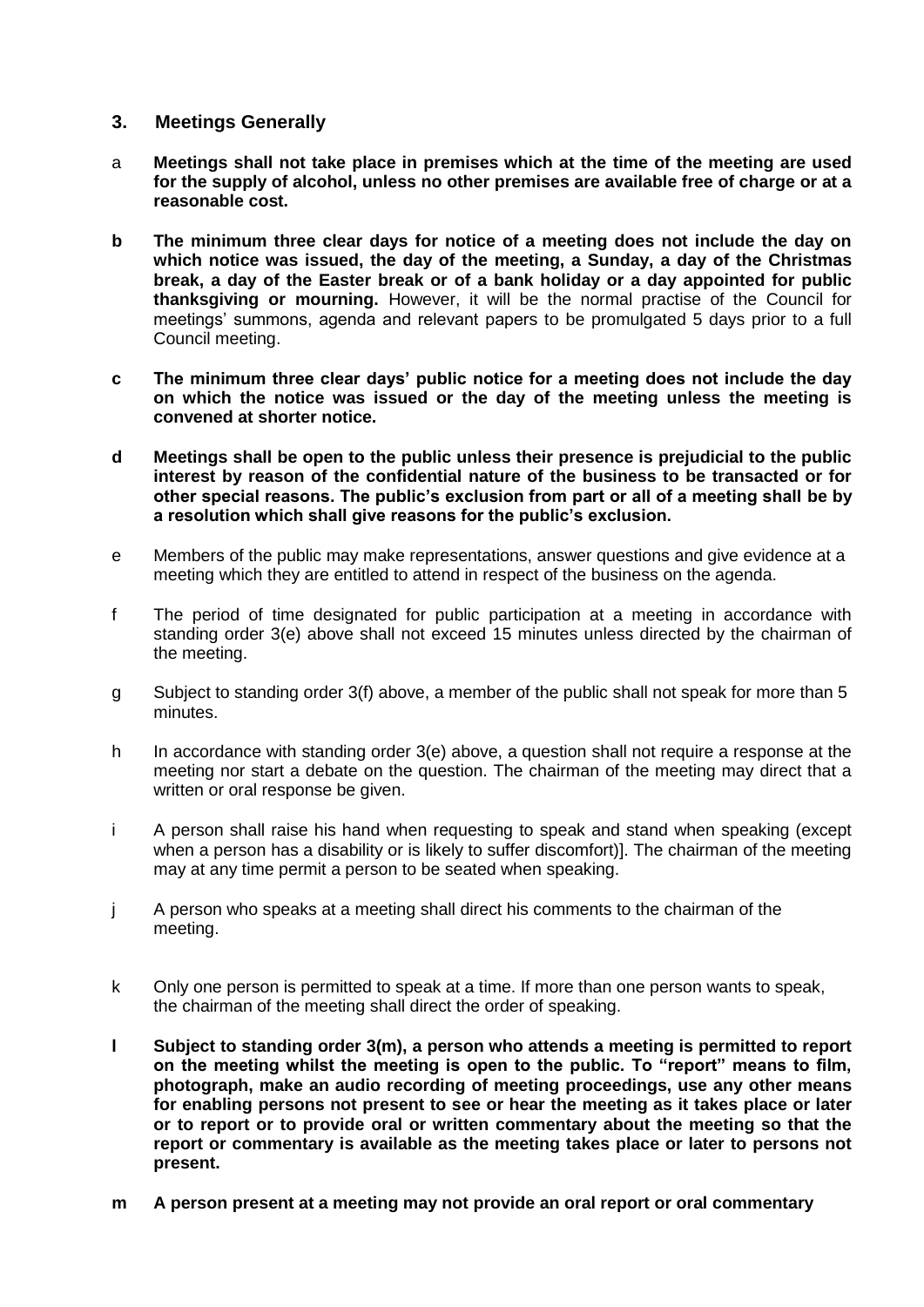**about the meeting as it takes place without permission.**

- **n The press shall be provided with reasonable facilities for the taking of their report of all or part of a meeting at which they are entitled to be present**.
- **o Subject to standing orders which indicate otherwise, anything authorised or required to be done by, to or before the Chairman of the Council may in his absence be done by, to or before the Vice-Chairman of the Council (if any).**
- **p The Chairman, if present, shall preside at a meeting. If the Chairman is absent from a meeting, the Vice-Chairman, if present, shall preside. If both the Chairman and the Vice-Chairman are absent from a meeting, a councillor as chosen by the councillors present at the meeting shall preside at the Meeting.**
- **q Subject to a meeting being quorate, all questions at a meeting shall be decided by a majority of the councillors or councillors with voting rights present and voting.**
- **r The chairman of a meeting may give an original vote on any matter put to the vote, and in the case of an equality of votes may exercise his casting vote whether or not he gave an original vote.**

*See standing orders 5(h) and (i) below for the different rules that apply in the election of the Chairman of the Council at the annual meeting of the council.*

- **s Unless standing orders provide otherwise, voting on a question shall be by a show of hands. At the request of a councillor, the voting on any question shall be recorded so as to show whether each councillor present and voting gave his vote for or against that question.** Such a request shall be made before moving on to the next item of business on the agenda.
- t The minutes of a meeting shall include an accurate record of the following:
	- i. the time and place of the meeting;
	- ii. the names of councillors present and absent;
	- iii. interests that have been declared by councillors and non-councillors with voting rights;
	- iv. the grant of dispensations (if any) to councillors and non-councillors with voting rights;
	- v. whether a councillor or non-councillor with voting rights left the meeting when matters that they held interests in were being considered;
	- vi. if there was a public participation session; and
	- vii. the resolutions made.
- **u A councillor or a non-councillor with voting rights who has a disclosable pecuniary interest or another interest as set out in the council's code of conduct in a matter being considered at a meeting is subject to statutory limitations or restrictions under the code on his right to participate and vote on that matter.**
- **v No business may be transacted at a meeting unless at least one-third of the whole number of members of the council are present and in no case shall the quorum of a meeting be less than three.** *See standing order 4d(viii) below for the quorum of a committee or sub-committee meeting.*
- **w If a meeting is or becomes inquorate no business shall be transacted** and the meeting shall be closed. The business on the agenda for the meeting shall be adjourned to another meeting.
- x A meeting shall not normally exceed a period of 21/2 hours but may do at the discretion of the chairman.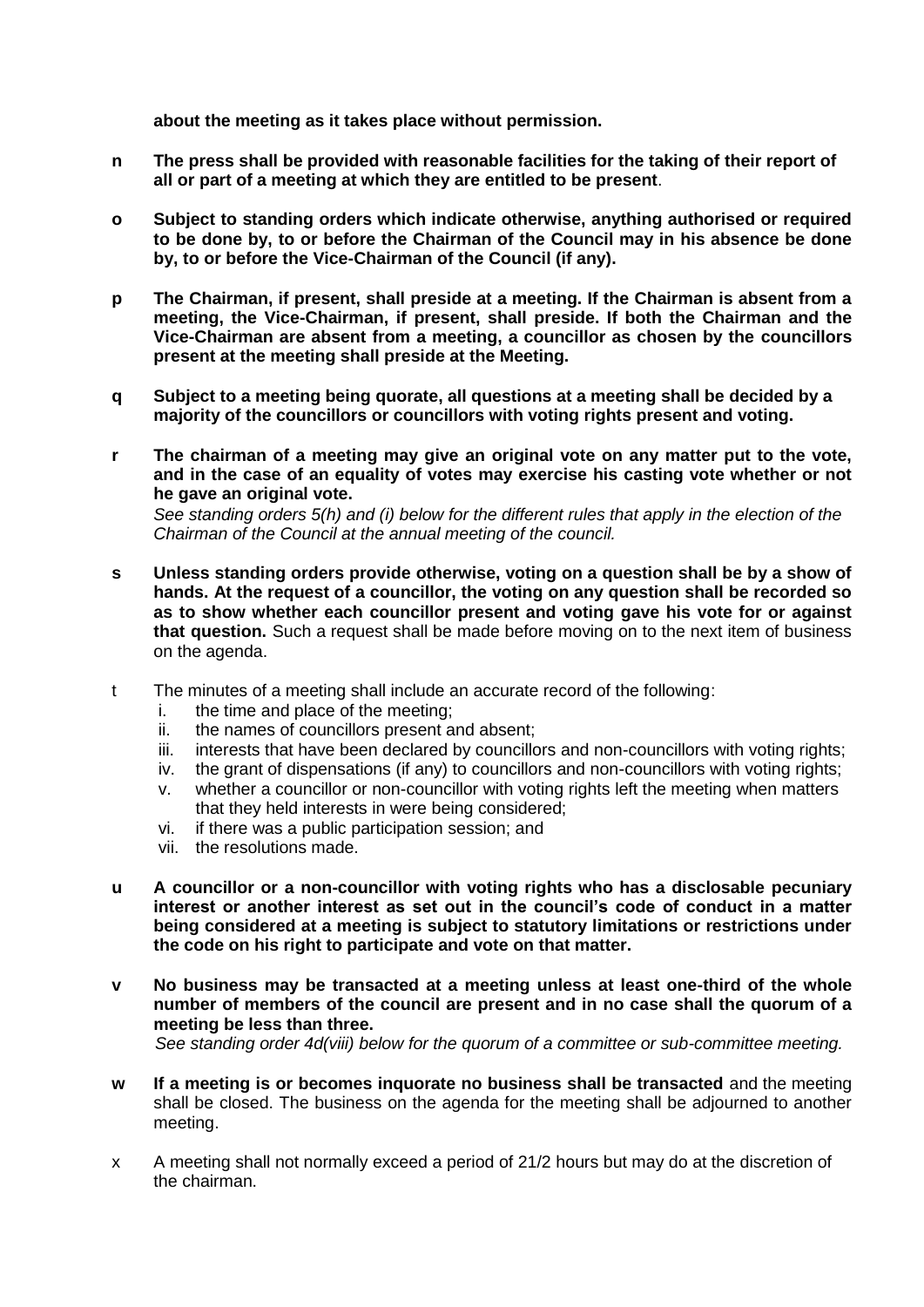## **4. Committees and Sub-Committees**

- a **Unless the Council determines otherwise, a committee may appoint a sub-committee whose terms of reference and members shall be determined by the committee.**
- b **The members of a committee may include non-councillors unless it is a committee which regulates and controls the finances of the Council.**
- c **Unless the Council determines otherwise, all the members of an advisory committee and a sub-committee of the advisory committee may be non-councillors.**
- d The Council may appoint standing committees or other committees as may be necessary, and:
	- i. shall determine their terms of reference;
	- ii. shall determine the number and time of the ordinary meetings of a standing committee up until the date of the next annual meeting of full council;
	- iii. shall permit a committee, other than in respect of the ordinary meetings of a committee, to determine the number and time of its meetings;
	- iv. shall, subject to standing orders 4(b) and (c) above, appoint and determine the terms of office of members of such a committee;
	- v. may, subject to standing orders 4(b) and (c) above, appoint and determine the terms of office of the substitute members to a committee whose role is to replace the ordinary members at a meeting of a committee if the ordinary members of the committee confirm to the Proper Officer 3 days before the meeting that they are unable to attend;
	- vi. shall, after it has appointed the members of a standing committee, appoint the chairman of the standing committee;
	- vii. shall permit a committee other than a standing committee, to appoint its own chairman at the first meeting of the committee;
	- viii. shall determine the place, notice requirements and quorum for a meeting of a committee and a sub-committee which shall be no less than three;
	- ix. shall determine if the public may participate at a meeting of a committee;
	- x. shall determine if the public and press are permitted to attend the meetings of a subcommittee and also the advance public notice requirements, if any, required for the meetings of a sub-committee;
	- xi. shall determine if the public may participate at a meeting of a sub-committee that they are permitted to attend; and
	- xii. may dissolve a committee.

## **5. Ordinary Council Meetings**

- **a In an election year, the annual meeting of the Council shall be held on or within 14 days following the day on which the new councillors elected take office.**
- **b In a year which is not an election year, the annual meeting of a Council shall be held on such day in May as the Council may direct.**
- **c If no other time is fixed, the annual meeting of the Council shall take place at 6pm.**
- **d In addition to the annual meeting of the Council, at least three other ordinary meetings shall be held in each year on such dates and times as the Council directs.**
- **e The first business conducted at the annual meeting of the Council shall be the election of the Chairman and Vice-Chairman (if any) of the Council.**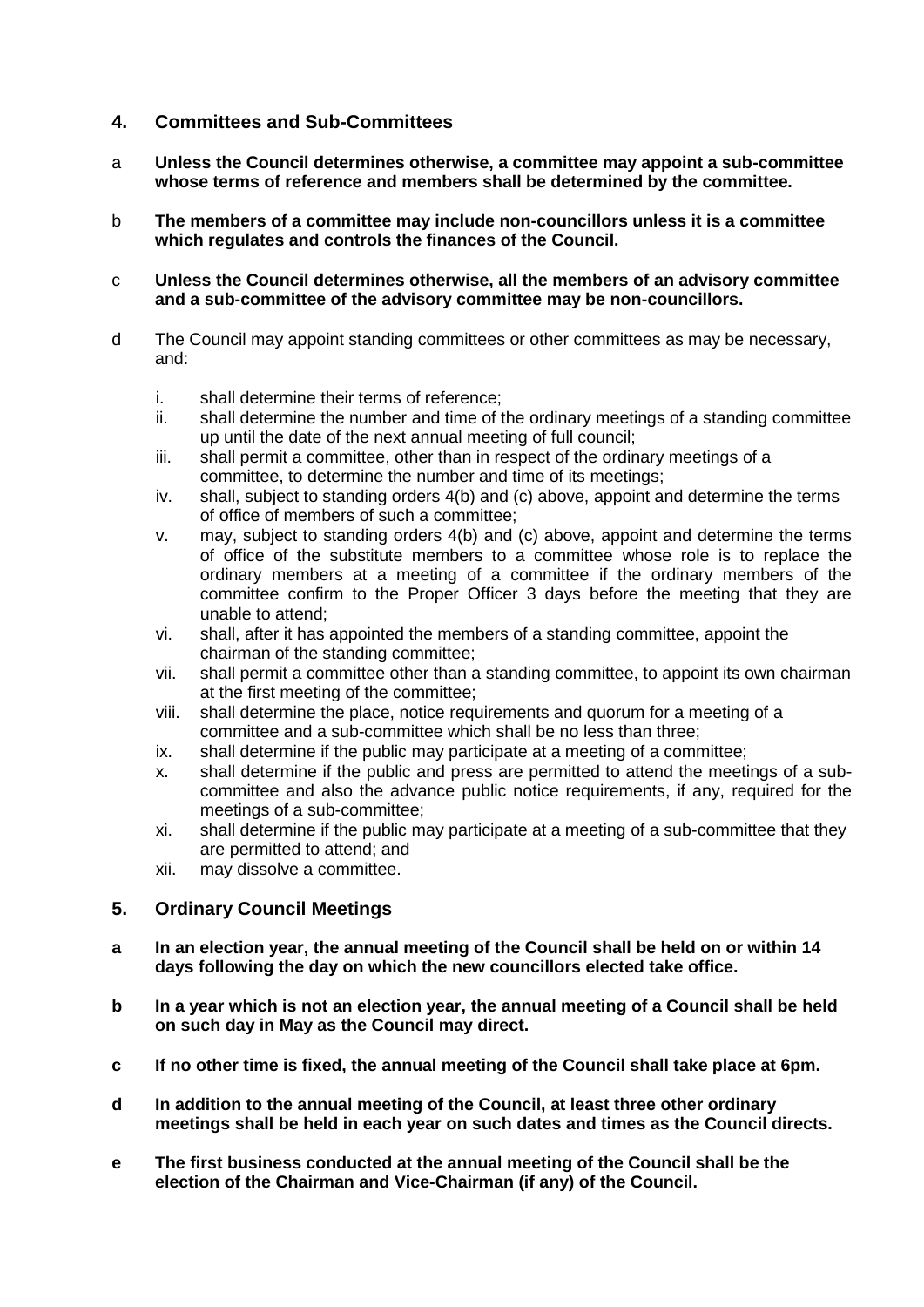- **f The Chairman of the Council, unless he has resigned or becomes disqualified, shall continue in office and preside at the annual meeting until his successor is elected at the next annual meeting of the Council.**
- **g The Vice-Chairman of the Council, if any, unless he resigns or becomes disqualified, shall hold office until immediately after the election of the Chairman of the Council at the next annual meeting of the Council.**
- **h In an election year, if the current Chairman of the Council has not been re-elected as a member of the Council, he shall preside at the meeting until a successor Chairman of the Council has been elected. The current Chairman of the Council shall not have an original vote in respect of the election of the new Chairman of the Council but must give a casting vote in the case of an equality of votes.**
- **i In an election year, if the current Chairman of the Council has been re-elected as a member of the Council, he shall preside at the meeting until a new Chairman of the Council has been elected. He may exercise an original vote in respect of the election of the new Chairman of the Council and must give a casting vote in the case of an equality of votes.**
- j Following the election of the Chairman of the Council and Vice-Chairman (if any) of the Council at the annual meeting of the council, the business of the annual meeting shall include:
	- i. **In an election year, delivery by the Chairman of the Council and councillors of their acceptance of office forms unless the Council resolves for this to be done at a later date**. **In a year which is not an election year, delivery by the Chairman of the Council of his acceptance of office form unless the council resolves for this to be done at a later date;**
	- ii. Confirmation of the accuracy of the minutes of the last meeting of the Council;
	- iii. Receipt of the minutes of the last meeting of a committee;
	- iv. Consideration of the recommendations made by a committee;
	- v. Review of delegation arrangements to committees, sub-committees, advisory groups, staff and other local authorities;
	- vi. Review of the terms of reference for committees and advisory groups;
	- vii. Appointment of members to existing committees and advisory groups, with the following conditions. Parish Council Groups only -to restrict the number of Councilors on anyone group to 7, to restrict the groups to 4 that anyone Councilor can be a member of.
	- viii. Appointment of any new committees and advisory groups in accordance with standing order 4 above;
	- ix. Review and adoption of appropriate standing orders and financial regulations;
	- x. Review of arrangements including legal agreements with other local authorities, not for profit bodies and businesses;
	- xi. Review of representation on or work with external bodies and arrangements for reporting back;
	- xii. In an election year, to make arrangements with a view to the Council becoming eligible to exercise the general power of competence in the future;
	- xiii. Review of inventory of land and assets including buildings and office equipment;
	- xiv. Confirmation of arrangements for insurance cover in respect of all insured risks;
	- xv. Review of the Council's and/or staff subscriptions to other bodies;
	- xvi. Review of the Council's complaints procedure;
	- xvii. Review of the Council's policies, procedures and practices in respect of its obligations under the freedom of information and data protection legislation; (see also standing orders 11, 20 and 21);
	- xviii. Review of the Council's policy for dealing with the press/media;
	- xix. Review of the Council's employment policies and procedures;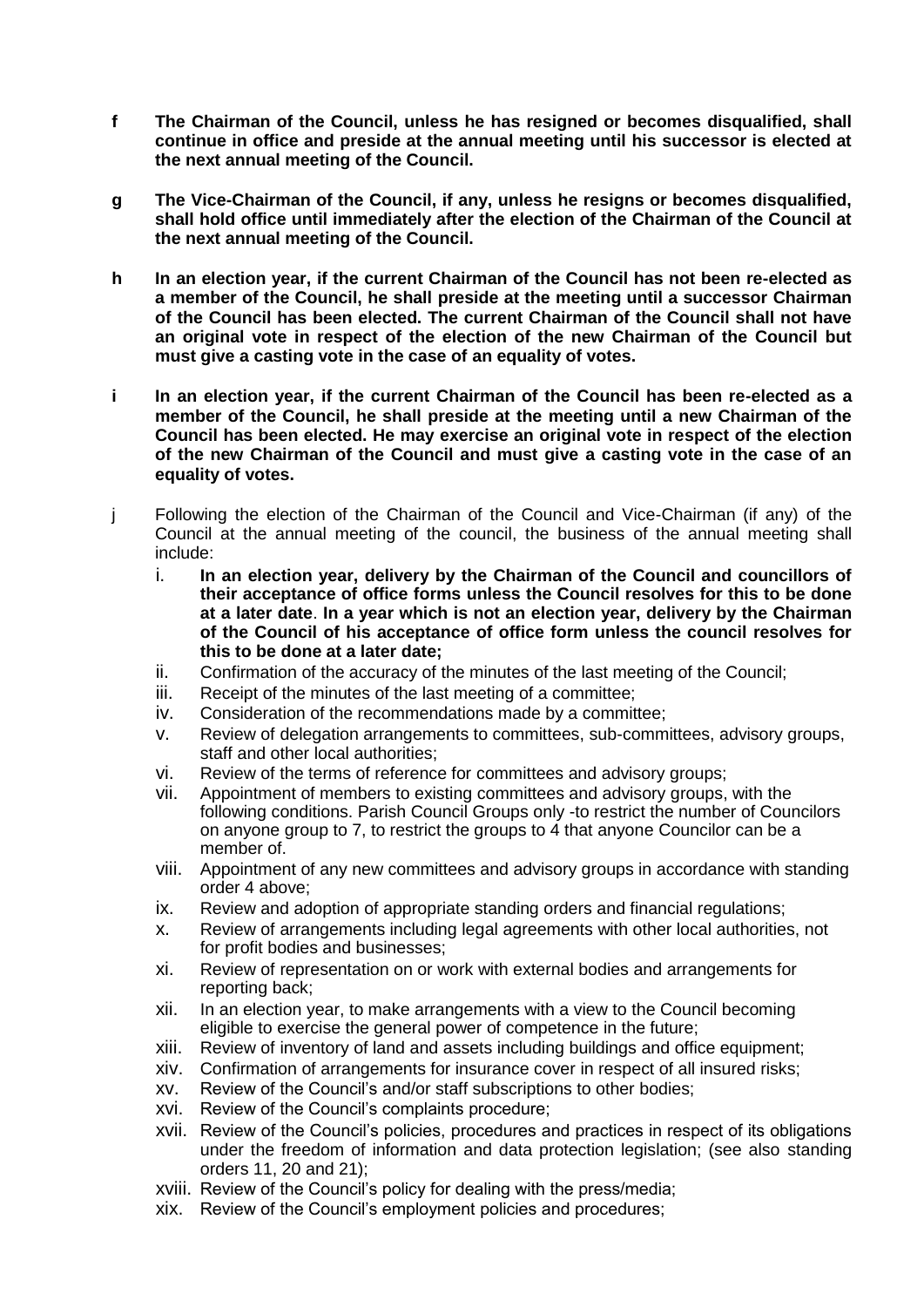xx. Review of the Council's expenditure incurred under S137 of the Local Government Act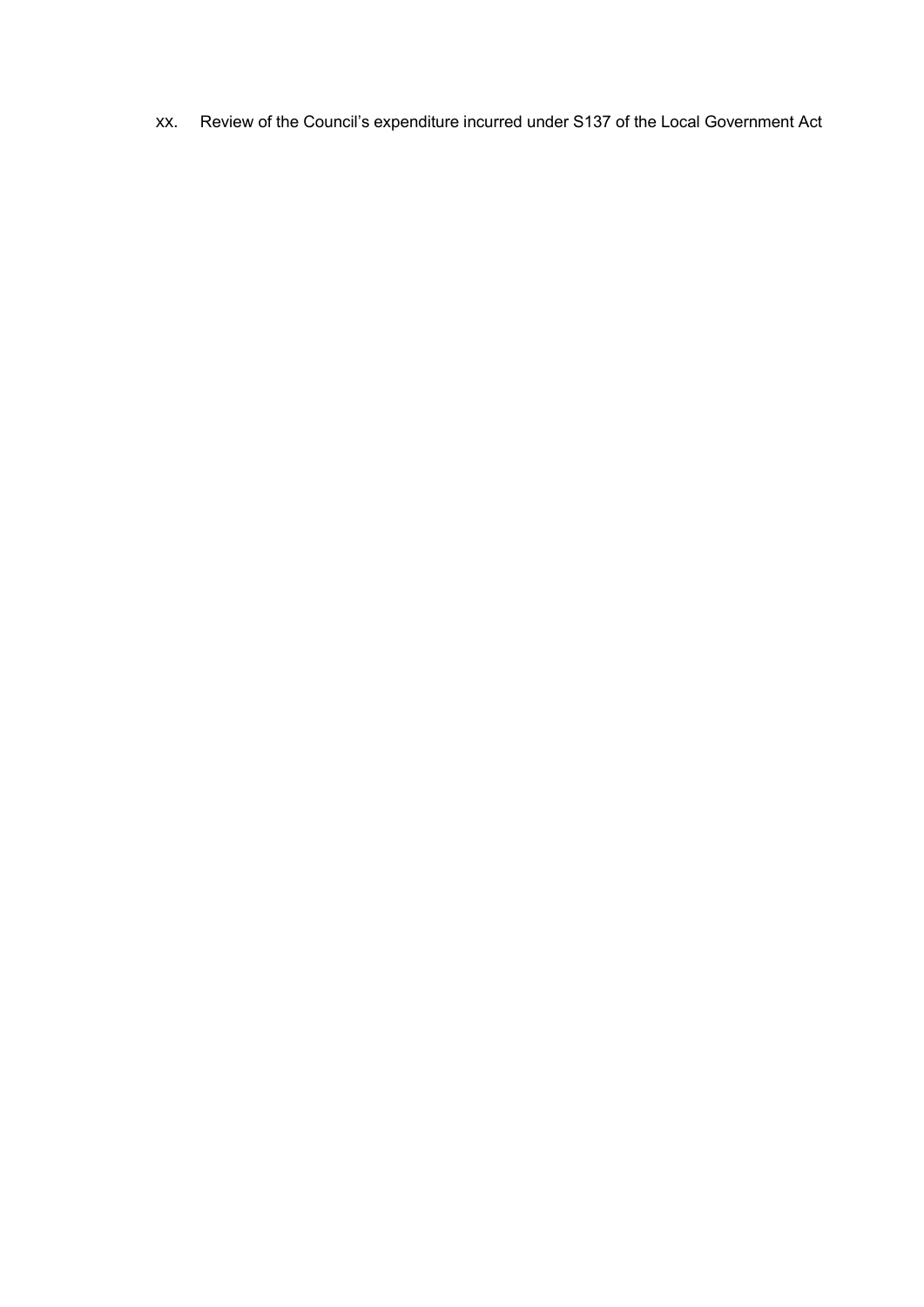1972 or the general power of competence; and

xxi. Determining the time and place of ordinary meetings of the full Council up to and including the next annual meeting of full Council.

## **6. Extraordinary Meetings of the Council and Committees and Sub-Committees**

- **a The Chairman of the Council may convene an extraordinary meeting of the Council at any time.**
- **b If the Chairman of the Council does not or refuses to call an extraordinary meeting of the Council within seven days of having been requested in writing to do so by two councillors, any two councillors may convene an extraordinary meeting of the Council. The public notice giving the time, place and agenda for such a meeting must be signed by the two councillors.**
- c The chairman of a committee may convene an extraordinary meeting of the committee at any time.
- d If the chairman of a committee does not or refuses to call an extraordinary meeting within 7 days of having been requested by to do so by 2 members of the committee, any 2 members of the committee may convene an extraordinary meeting of a committee.

## **7. Previous Resolutions**

- a A resolution shall not be reversed within six months except either by a special motion, which requires written notice by at least 3 councillors to be given to the Proper Officer in accordance with standing order 9 below, or by a motion moved in pursuance of the recommendation of a committee.
- b When a motion moved pursuant to standing order 7(a) above has been disposed of, no similar motion may be moved within a further six months.

## **8. Voting on Appointments**

a Where more than two persons have been nominated for a position to be filled by the Council and none of those persons has received an absolute majority of votes in their favour, the name of the person having the least number of votes shall be struck off the list and a fresh vote taken. This process shall continue until a majority of votes is given in favour of one person. A tie in votes may be settled by the casting vote exercisable by the chairman of the meeting.

#### **9. Motions for a Meeting that require Written Notice to be given to the Proper Officer**

- a A motion shall relate to the responsibilities of the meeting for which it is tabled and in any event shall relate to the performance of the council's statutory functions, powers and obligations or an issue which specifically affects the Council's area or its residents.
- b No motion may be moved at a meeting unless it is on the agenda and the mover has given written notice of its wording to the Proper Officer at least 5 clear days before the meeting. Clear days do not include the day of the notice or the day of the meeting.
- c The Proper Officer may, before including a motion on the agenda received in accordance with standing order 9(b) above, correct obvious grammatical or typographical errors in the wording of the motion.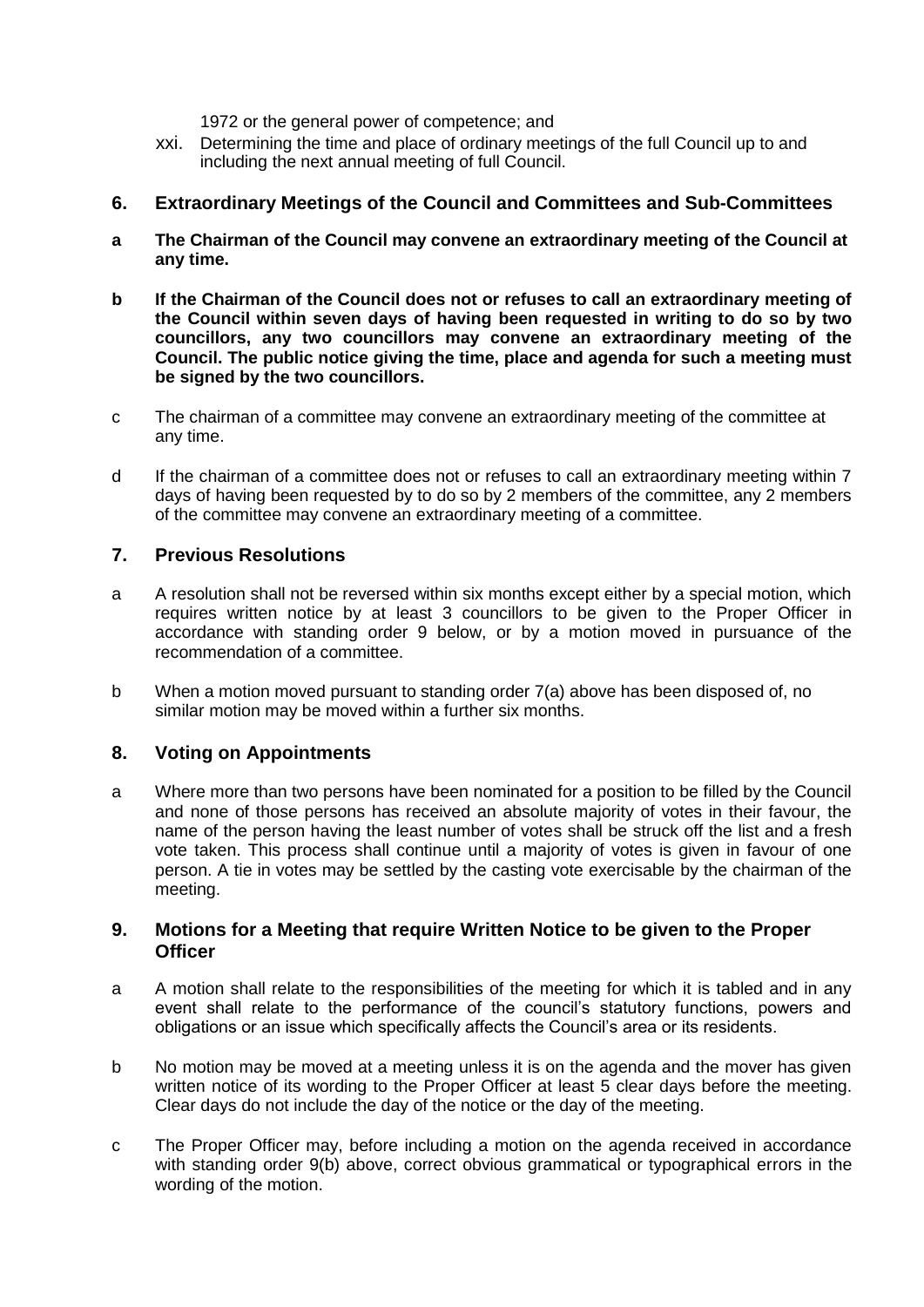- d If the Proper Officer considers the wording of a motion received in accordance with standing order 9(b) above is not clear in meaning, the motion shall be rejected until the mover of the motion resubmits it, so that it can be understood, in writing to the Proper Officer at least 5 clear days before the meeting.
- e If the wording or subject of a proposed motion is considered improper, the Proper Officer shall consult with the chairman of the forthcoming meeting or, as the case may be, the councillors who have convened the meeting, to consider whether the motion shall be included in the agenda or rejected.
- f The decision of the Proper Officer as to whether or not to include the motion on the agenda shall be final.
- g Motions received shall be recorded in a book for that purpose and numbered in the order that they are received.
- h Motions rejected shall be recorded in a book for that purpose with an explanation by the Proper Officer for their rejection.

## **10. Motions at a Meeting that do not require Written Notice**

- a The following motions may be moved at a meeting without written notice to the Proper Officer;
	- i. to correct an inaccuracy in the draft minutes of a meeting;
	- ii. to move to a vote;
	- iii. to defer consideration of a motion;
	- iv. to refer a motion to a particular committee or advisory group;
	- v. to appoint a person to preside at a meeting;
	- vi. to change the order of business on the agenda;
	- vii. to proceed to the next business on the agenda;
	- viii. to require a written report;
	- ix. to appoint a committee or advisory group and their members;
	- x. to extend the time limits for speaking;
	- xi. to exclude the press and public from a meeting in respect of confidential or sensitive information which is prejudicial to the public interest;
	- xii. to not hear further from a councillor or a member of the public;
	- xiii. to exclude a councillor or member of the public for disorderly conduct;
	- xiv. to temporarily suspend the meeting;
	- xv. to suspend a particular standing order (unless it reflects mandatory statutory requirements);
	- xvi. to adjourn the meeting; or
	- xvii. to close a meeting.

#### **11. Management of Information**

- **a The Council shall have in place and keep under review, technical and organisational measures to keep secure information (including personal data) which it holds in paper and electronic form. Such arrangements shall include deciding who has access to personal data and encryption of personal data.**
- **b The Council shall have in place, and keep under review, policies for the retention and safe destruction of all information (including personal data) which it holds in paper and electronic form. The Council's retention policy shall confirm the period for which information (including personal data) shall be retained or if this is not possible the**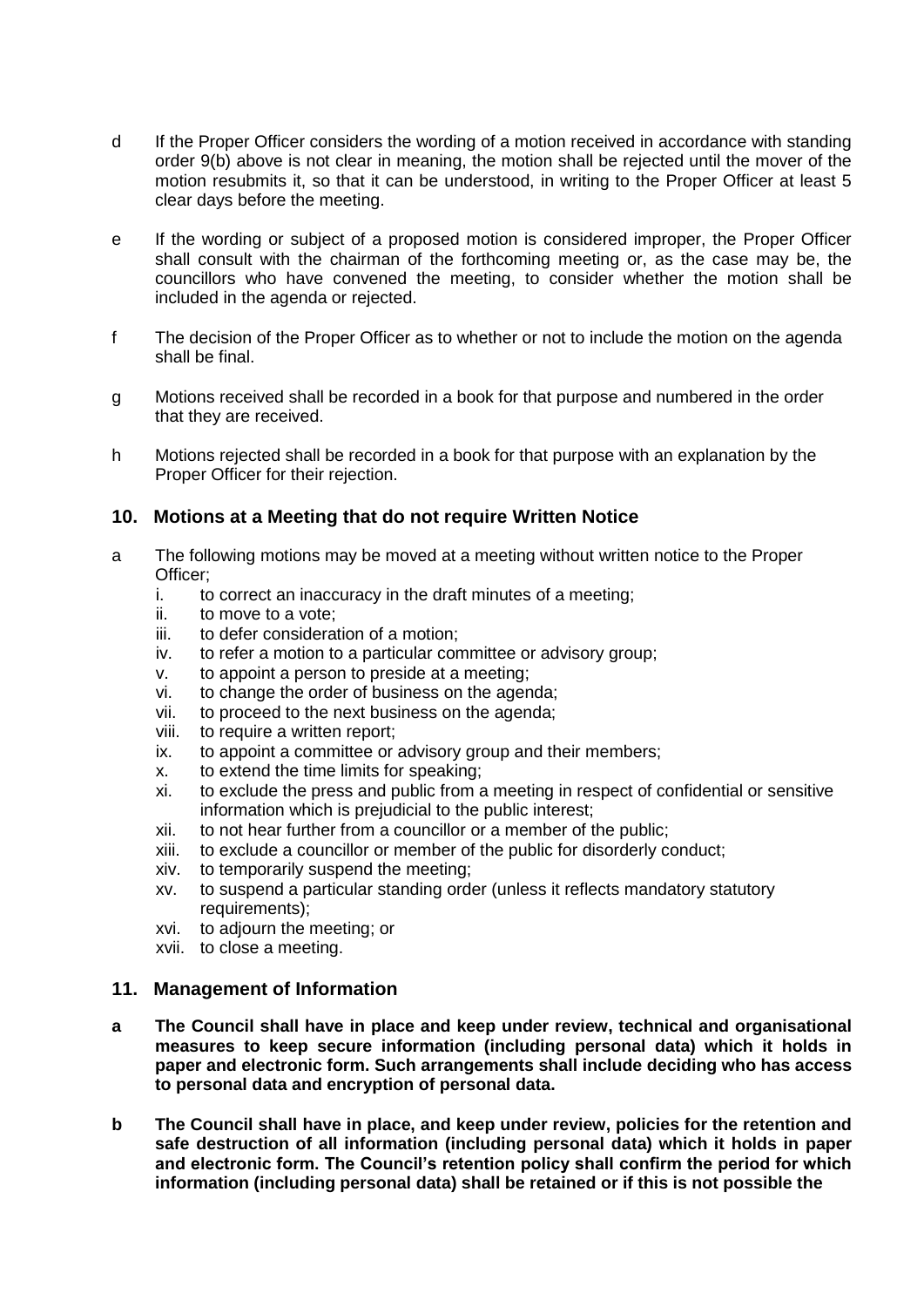**criteria used to determine that period (eg the Limitation Act 1980).**

- **c The agenda, papers that support the agenda and the minutes of a meeting shall not disclose or otherwise undermine confidential information or personal data without legal justification.**
- **d Councillors, staff, the Council's contractors and agents shall not disclose confidential information or personal data without legal justification**.

#### **12. Draft Minutes**

- a If the draft minutes of a preceding meeting have been served on councillors with the agenda to attend the meeting at which they are due to be approved for accuracy, they shall be taken as read.
- b There shall be no discussion about the draft minutes of a preceding meeting except in relation to their accuracy. A motion to correct an inaccuracy in the draft minutes shall be moved in accordance with standing order 10(a)(i) above.
- c The accuracy of draft minutes, including any amendment(s) made to them, shall be confirmed by resolution and shall be signed by the chairman of the meeting and stand as an accurate record of the meeting to which the minutes relate.
- d If the chairman of the meeting does not consider the minutes to be an accurate record of the meeting to which they relate, he shall sign the minutes and include a paragraph in the following terms or to the same effect:

"The chairman of this meeting does not believe that the minutes of the meeting of Hartlebury Parish Council held on [date] in respect of item xx were a correct record but his view was not upheld by the meeting and the minutes are confirmed as an accurate record of the proceedings."

- **e If the Council's gross annual income or expenditure (whichever is higher) does not exceed £25,000, it shall publish draft minutes on a website which is publicly accessible and free of charge not later than one month after the meeting has taken place.**
- f Subject to the publication of draft minutes in accordance with Standing Orders 12(e) and 20(a) and following a resolution which confirms the accuracy of the minutes of a meeting, the draft minutes or recordings of the meeting for which approved minutes exist shall be destroyed.

#### **13. Code of Conduct and Dispensations**

*See also standing order 3(u) above.*

- a All councillors and non-councillors with voting rights shall observe the code of conduct adopted by the Council.
- b Unless he has been granted a dispensation, a councillor or non-councillor with voting rights shall withdraw from a meeting when it is considering a matter in which he has a disclosable pecuniary interest. He may return to the meeting after it has considered the matter in which he had the interest.
- c Unless he has been granted a dispensation, a councillor or non-councillor with voting rights shall withdraw from a meeting when it is considering a matter in which he has another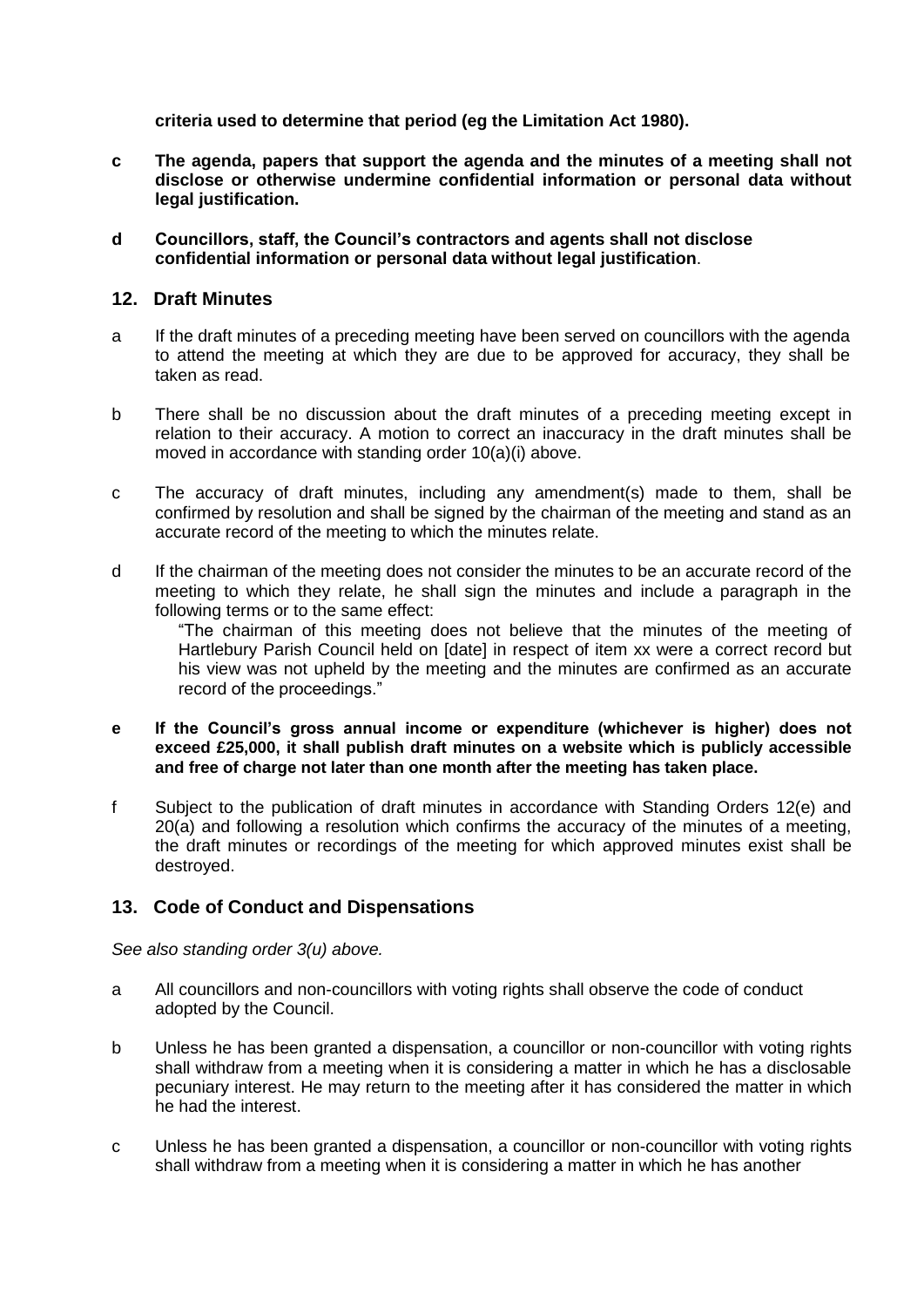interest if so required by the Council's code of conduct. He may return to the meeting after it has considered the matter in which he had the interest.

- d **Dispensation requests shall be in writing and submitted to the Proper Officer** as soon as possible before the meeting, or failing that, at the start of the meeting for which the dispensation is required.
- e A decision as to whether to grant a dispensation shall be made by a meeting of the Council, or committee for which the dispensation is required and that decision is final.
- f A dispensation request shall confirm:
	- i. the description and the nature of the disclosable pecuniary interest or other interest to which the request for the dispensation relates;
	- ii. whether the dispensation is required to participate at a meeting in a discussion only or a discussion and a vote;
	- iii. the date of the meeting or the period (not exceeding four years) for which the dispensation is sought; and
	- iv. an explanation as to why the dispensation is sought.
- g Subject to standing orders 13(d) and (f) above, dispensations requests shall be considered at the beginning of the meeting of the Council or committee for which the dispensation is required.
- **h A dispensation may be granted in accordance with standing order 13(e) above if, having regard to all relevant circumstances, any of the following apply:**
	- **i. without the dispensation the number of persons prohibited from participating in the particular business would be so great a proportion of the meeting transacting the business as to impede the transaction of the business or**
	- **ii. granting the dispensation is in the interests of persons living in the Council's area or**
	- **iii. it is otherwise appropriate to grant a dispensation.**

#### **14. Code of Conduct Complaints**

- a Upon notification by the District Council that it is dealing with a complaint that a councillor or non-councillor with voting rights has breached the council's code of conduct, the Proper Officer shall, subject to standing order 11 above, report this to the council.
- b Where the notification in standing order 14(a) above relates to a complaint made by the Proper Officer, the Proper Officer shall notify the Chairman of Council of this fact, and the Chairman shall nominate another staff member to assume the duties of the Proper Officer in relation to the complaint until it has been determined and the Council has agreed what action, if any, to take in accordance with standing order 14(d) below.
- c The Council may:
	- i. provide information or evidence where such disclosure is necessary to investigate the complaint or is a legal requirement;
	- ii. seek information relevant to the complaint from the person or body with statutory responsibility for investigation of the matter;
- **d Upon notification by the District Council that a councillor or non-councillor with voting rights has breached the Council's code of conduct, the Council shall consider what, if any, action to take against him. Such action excludes disqualification or suspension from office.**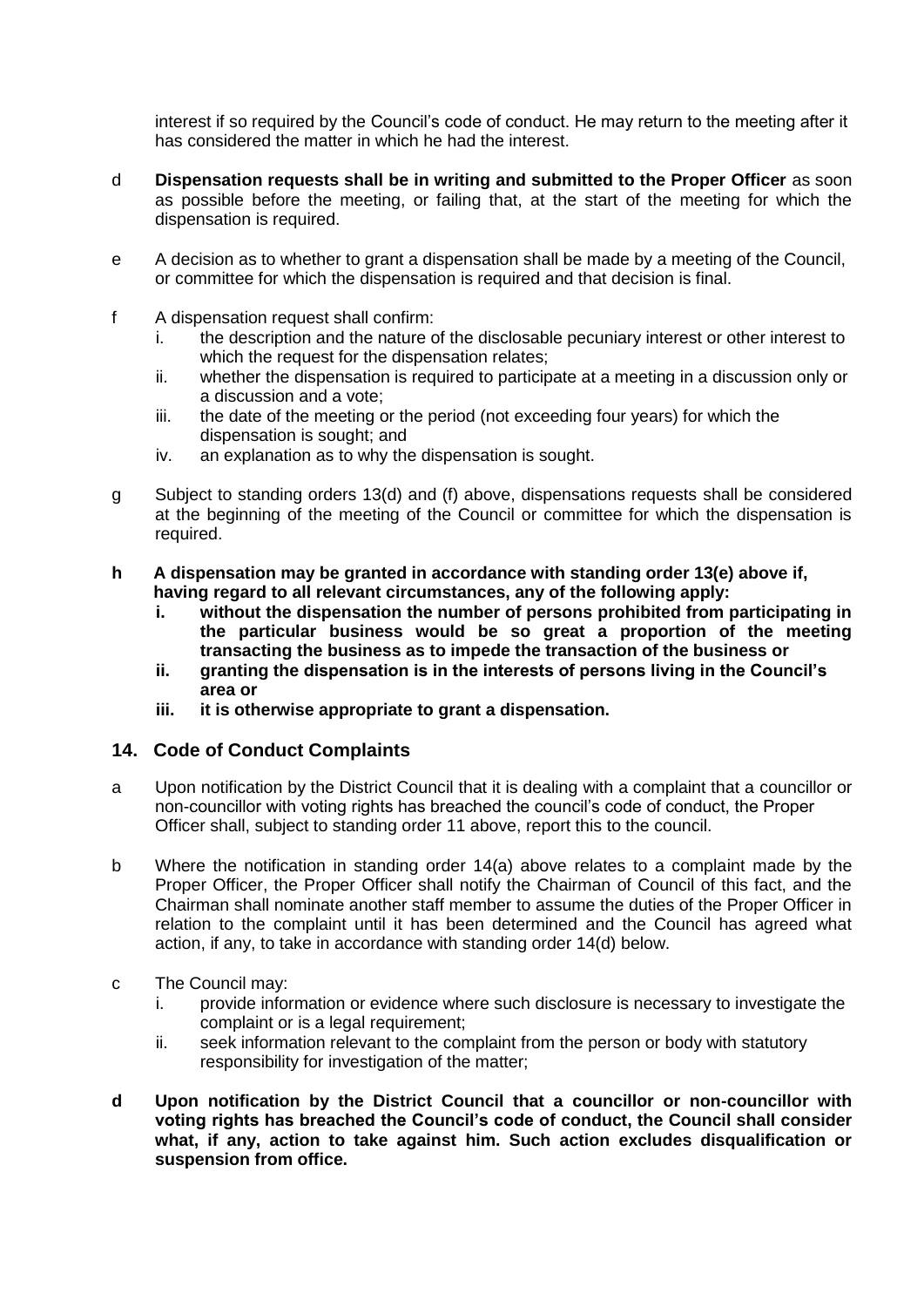# **15. Proper Officer**

- a The Proper Officer shall be either (i) the clerk or (ii) other staff member(s) nominated by the council to undertake the work of the Proper Officer when the Proper Officer is absent.
- b The Proper Officer shall:
	- i. **at least three clear days before a meeting of the Council or a committee:**
		- **serve on councillors by delivery or post at their residences or by email authenticated in such manner as the Proper Officer thins fit, a signed summons confirming the time, place and the agenda (provided the councillor has consented to service by email), and**
		- **provide, in a conspicuous place, public notice of the time, place and agenda (provided that the public notice with agenda of an extraordinary meeting of the Council convened by councillors is signed by them).**

*See standing order 3(b) above for the meaning of clear days for a meeting of a full council and standing order 3 (c) above for a meeting of a committee.*

- ii. subject to standing order 9 above, include on the agenda all motions in the order received unless a councillor has given written notice at least 5 days before the meeting confirming his withdrawal of it;
- iii. **convene a meeting of full Council for the election of a new Chairman of the Council, occasioned by a casual vacancy in his office;**
- iv. **facilitate inspection of the minute book by local government electors;**
- v. **receive and retain copies of byelaws made by other local authorities;**
- vi. retain acceptance of office forms from councillors;
- vii. retain a copy of every councillor's register of interests;
- viii. assist with responding to requests made under freedom of information legislation and rights exercisable under data protection legislation, in accordance with the Council's relevant policies and procedures;
- ix. receive and send general correspondence and notices on behalf of the Council except where there is a resolution to the contrary;
- x. assist in the organisation of, storage of, access to, security of and destruction of information held by the Council in paper and electronic form subject to the requirements of data protection and freedom of information legislation and other legitimate requirements (eg the Limitation Act 1980);
- xi. arrange for legal deeds to be executed; *See also standing order 22 below.*
- xii. arrange or manage the prompt authorisation, approval, and instruction regarding any payments to be made by the Council in accordance with the Council's financial regulations;
- xiii. record every planning application notified to the Council and the Council's response to the local planning authority in the minutes of the Parish Council;
- xiv. refer a planning application received by the council to the Chairman, or in his absence, the Vice-Chairman of the Council within two working days of receipt to facilitate an extraordinary meeting if the nature of a planning application requires consideration before the next ordinary meeting of the council; and
- xv. manage access to information about the Council via the publication scheme..

## **16. Responsible Financial Officer**

a The Council shall appoint appropriate staff member(s) to undertake the work of the Responsible Financial Officer when the Responsible Financial Officer is absent.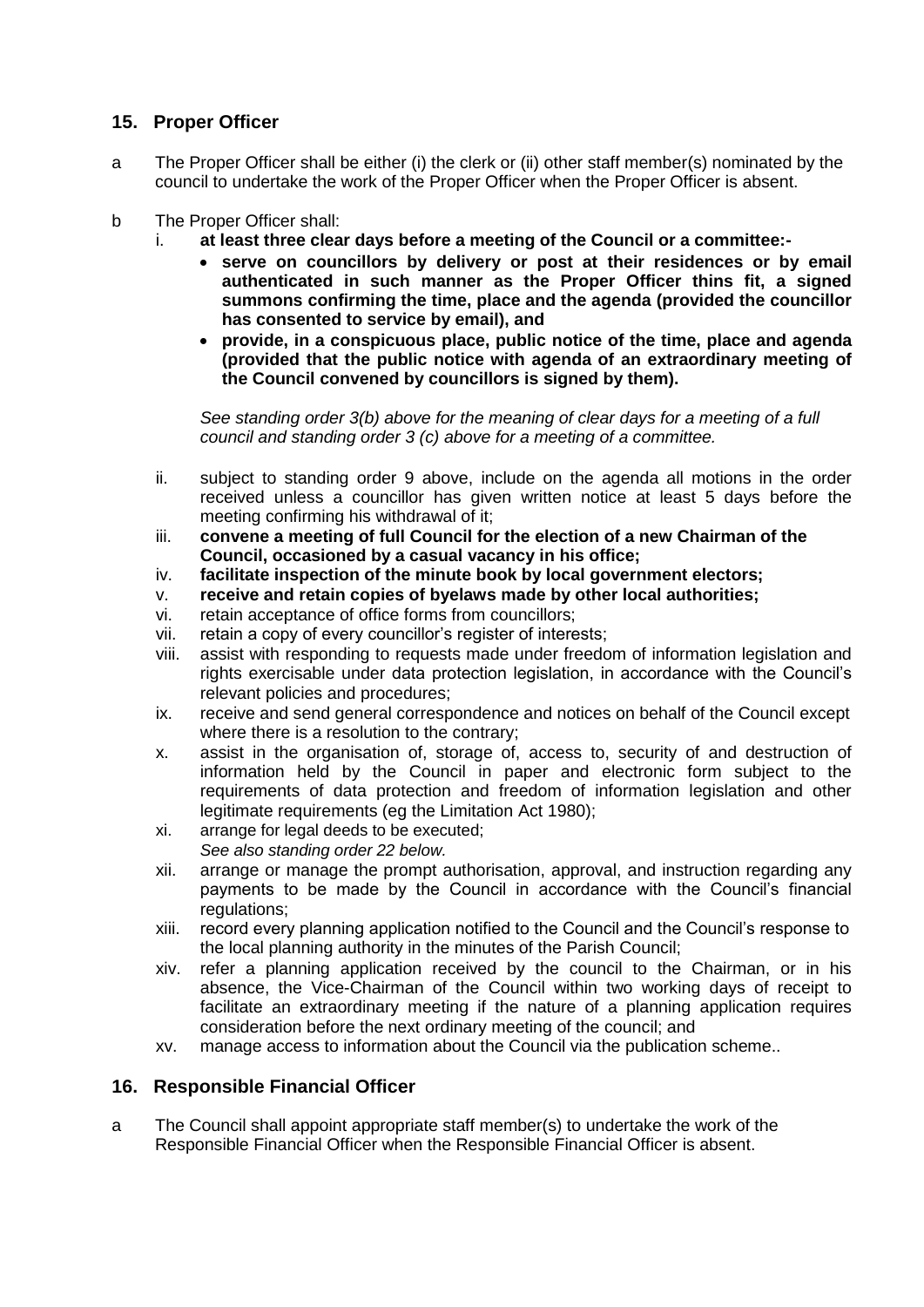# **17. Accounts and Accounting Statements**

- a "Proper practices" in standing orders refer to the most recent version of Governance and Accountability for Local Councils – a Practitioners' Guide.
- b All payments by the Council shall be authorised, approved and paid in accordance with the law, proper practices and the Council's financial regulations.
- c The Responsible Financial Officer shall supply to each Councillor as soon as practicable after 30 June, 30 September and 31 December in each year a statement to summarise:
	- i. the Council's receipts and payments for each quarter;
	- ii. the Council's aggregate receipts and payments for the year to date:
	- iii. the balances held at the end of the quarter being reported; and

which includes a comparison with the budget for the financial year and highlights any actual or potential overspends.

- d As soon as possible after the financial year end at 31 March, the Responsible Financial Officer shall provide:
	- i. each councillor with a statement summarising the Council's receipts and payments for the last quarter and the year to date for information; and
	- ii. to the full Council the accounting statements for the year in the form of Section 2 of the annual return, as required by proper practices, for consideration and approval.
- e The year end accounting statements shall be prepared in accordance with proper practices and applying the form of accounts determined by the Council (receipts and payments) for a year to 31 March. A completed draft annual governance and accountability return shall be presented to all councillors at least 14 days prior to anticipated approval by the Council. The annual return of the Council, which is subject to external audit, including the annual governance statement, shall be presented to Council for consideration and formal approval before 30 June.

## **18. Financial Controls and Procurement**

- a The Council shall consider and approve financial regulations drawn up by the Responsible Financial Officer, which shall include detailed arrangements in respect of the following:
	- i. the keeping of accounting records and systems of internal controls;
	- ii. the assessment and management of financial risks faced by the Council;
	- iii. the work of the independent internal auditor in accordance with proper practices and the receipt of regular reports from the internal auditor, which shall be required at least annually;
	- iv. the inspection and copying by councillors and local electors of the Council's accounts and/or orders of payments; and
	- v. whether contracts with an estimated value below £25,000 due to special circumstances are exempt from a tendering process or procurement exercise.
- b Financial regulations shall be reviewed regularly and at least annually for fitness of purpose.
- c **A public contract regulated by the Public Contracts Regulations 2015 with an estimated value in excess of £25,000 but less than the relevant thresholds in standing order 18(f) is subject to Regulations 109-114 of the Public Contracts Regulations 2015 which include a requirement on the Council to advertise the contract opportunity on the Contracts Finder website regardless of what other means it uses to advertise the opportunity unless it proposes to use an existing list of approved suppliers(framework agreement).**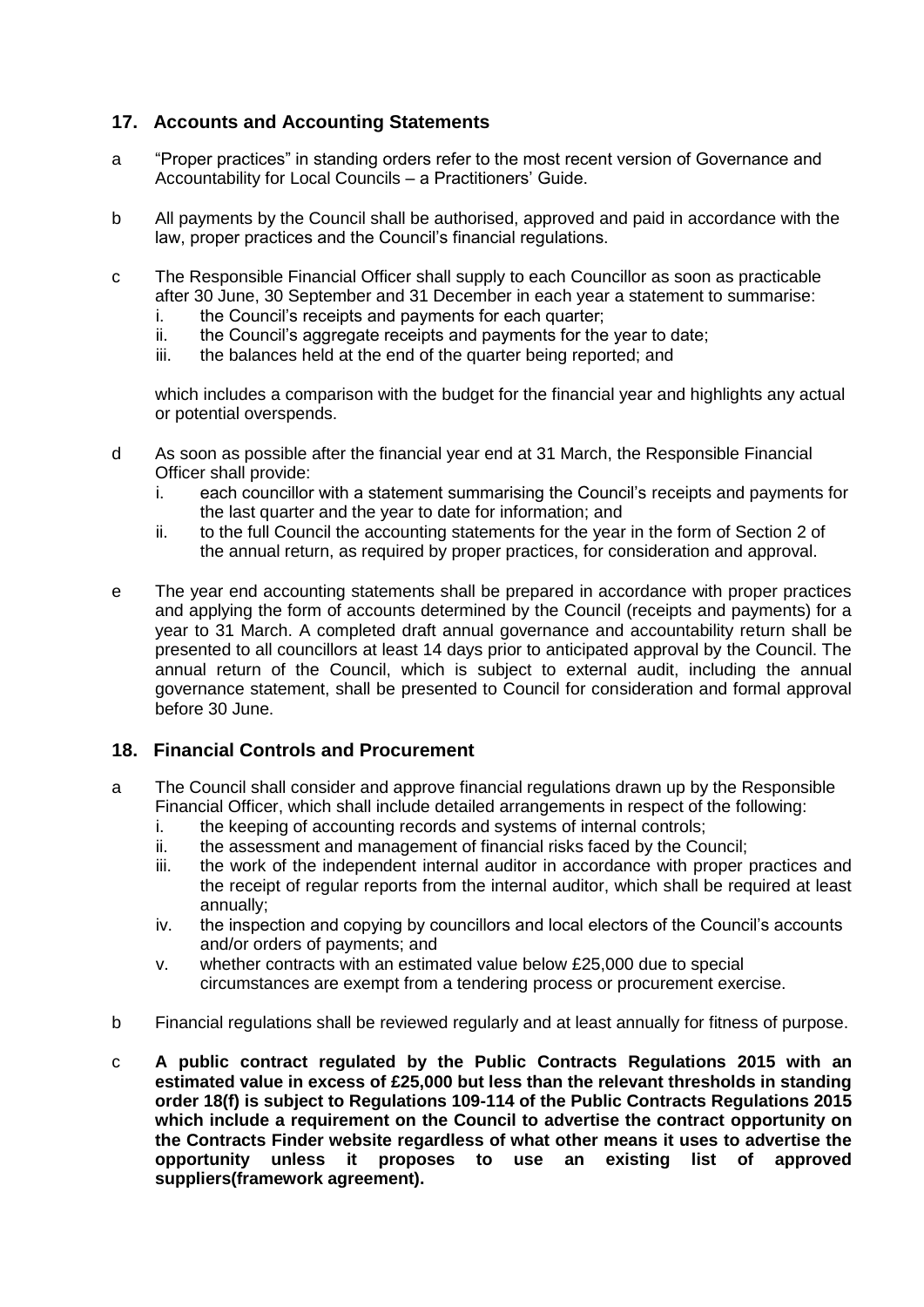- d Subject to additional requirements in the financial regulations of the Council, the tender process for contracts for the supply of goods, materials, services or the execution of works shall include, as a minimum, the following steps:
	- i. a specification for the goods, materials, services or the execution of works shall be drawn up;
	- ii. an invitation to tender shall be drawn up to confirm (i) the Council's specification (ii) the time, date and address for the submission of tenders (iii) the date of the Council's written response to the tender and (iv) the prohibition on prospective contractors contacting councillors or staff to encourage or support their tender outside the prescribed process;
	- iii. the invitation to tender shall be advertised in a local newspaper and in any other manner that is appropriate;
	- iv. tenders are to be submitted in writing in a sealed marked envelope addressed to the Proper Officer;
	- v. tenders shall be opened by the Proper Officer in the presence of at least one councillor after the deadline for submission of tenders has passed;
	- vi. tenders are to be reported to and considered by the appropriate meeting of the Council or a committee with delegated responsibility.
- e Neither the Council or a committee with delegated responsibility for considering tenders, is bound to accept the lowest value tender.
- f **A public contract regulated by the Public Contracts Regulations 2015 with an estimated value in excess of £181,302 for a public service or supply contract or in excess of £4,551,413 for a public works contract (or other thresholds determined by the European Commission every two years and published in the Official Journal of the European Union (OJEU) shall comply with the relevant procurement procedures and other requirements in the Public Contracts Regulations 2015 which include advertising the contract opportunity on the Contracts Finder website and in OJEU.**
- g **A public contract in connection with the supply of gas, heat, electricity, drinking water, transport services or postal services to the public; or the provision of a port or airport; or the exploration for or extraction of gas, oil or solid fuel with an estimated value in excess of £363,424 for a supply, services or design contract; or in excess of £4,551,413 for a works contract; or £820,370 for a social and other specific services contract (or other thresholds determined by the European Commission every two years and published in OJEU) shall comply with the relevant procurement procedures and other requirements in the Utilities Contracts Regulations 2016.**

#### **19. Handling Staff Matters**

- a A matter personal to a member of staff that is being considered by a meeting of council or the Staffing Committee is subject to standing order 11 above.
- b Subject to the Council's policy regarding absences from work, the Council's most senior member of staff shall notify the chairman of the Staffing Committee of absence occasioned by illness or other reason and that person shall report such absence to the Council at its next meeting.
- c The chairman of the Staffing Committee shall conduct a review of the performance and annual appraisal of the work of the Clerk and Responsible Finance Officer. The reviews and appraisal shall be reported in writing and is subject to approval by resolution by the Council.
- d Subject to the Council's policy regarding the handling of grievance matters, the Council's most senior employee (or other employees) shall contact the chairman of the Staffing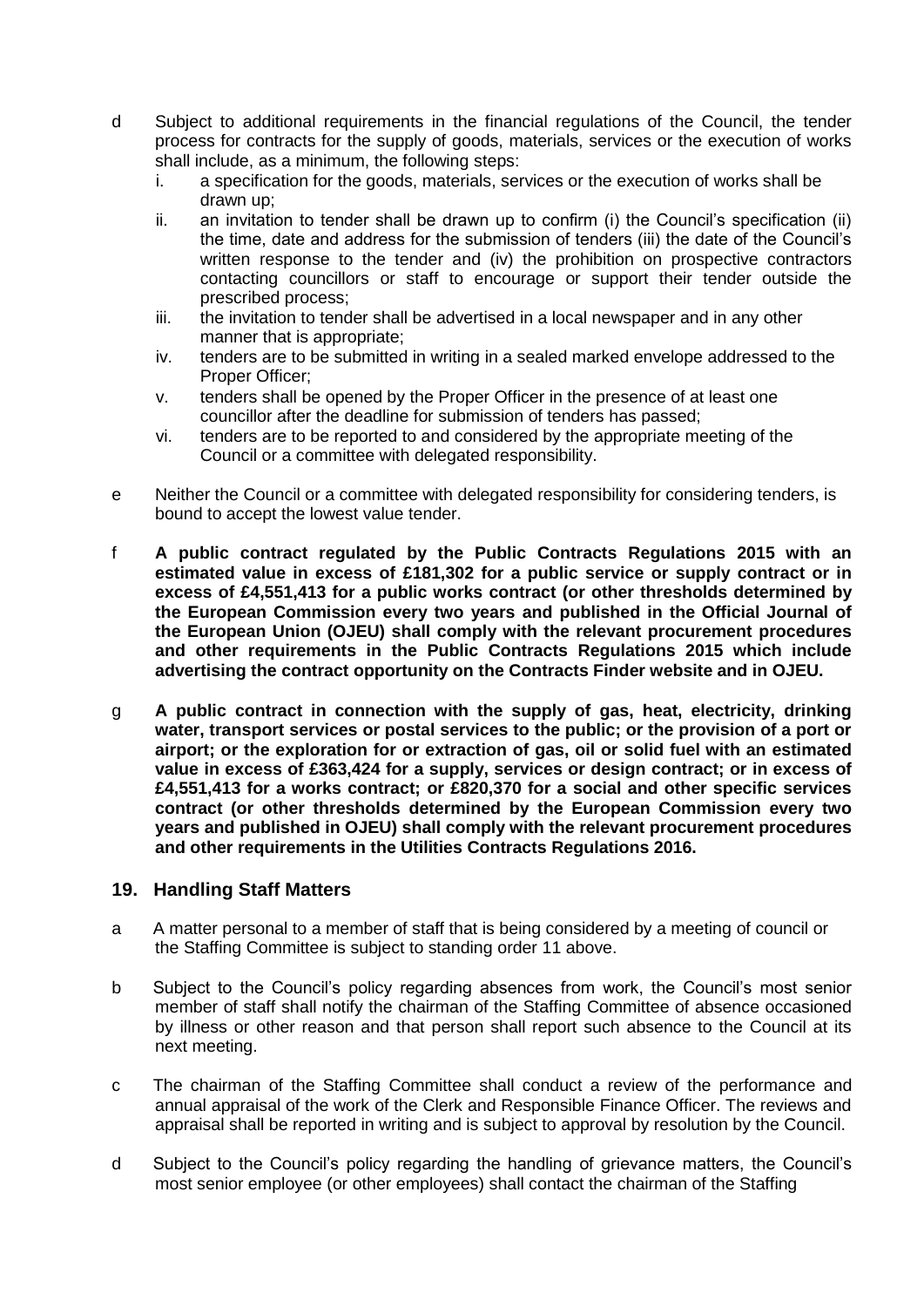Committee in respect of an informal or formal grievance matter, and this matter shall be reported back and progressed by resolution of the Council.

- e Subject to the Council's policy regarding the handling of grievance matters, if an informal or formal grievance matter raised by the Clerk relates to the chairman of the Staffing Committee, this shall be communicated to another member of the Staffing Committee which shall be reported back and progressed by resolution of the Council.
- f Any persons responsible for all or part of the management of staff shall treat the written records of all meetings relating to their performance, capabilities, grievance or disciplinary matters as confidential and secure.
- g The Council shall keep all written and electronic records relating to employees secure.

#### **20. Responsibilities to Provide Information** See also standing order 21.

- **a In accordance with freedom of information legislation, the Council shall publish information in accordance with its publication scheme and respond to requests for information held by the Council.**
- **b The Council shall publish information in accordance with the requirements of the Local Government (Transparency Requirements)(England) Regulations 2015.**
- **21. Responsibilities under Data Protection Legilsation** See also standing order 11.
- a The Council may appoint a Data Protection Officer.
- **b The Council shall have policies and procedures in place to respond to an individual exercising statutory rights concerning his personal data.**
- **c The Council shall have a written policy in place for responding to and managing a personal data breach.**
- **d The Council shall keep a record of all personal data breaches comprising the facts relating to the personal data breach, its effects and the remedial action taken.**
- **e The Council shall ensure that information communicated in its privacy notice(s) is in an easily accessible and available form and kept up to date.**
- **f The Council shall maintain a written record of its processing activities.**

#### **22. Relations with the Press/Media**

a Requests from the press or other media for an oral or written comment or statement from the Council, its councillors or staff shall be handled in accordance with the Council's policy in respect of dealing with the press and/or other media.

#### **23. Execution and Sealing of Legal Deeds**

*See also standing orders 15(b)(xii) and (xvii) above.*

a A legal deed shall not be executed on behalf of the Council unless authorised by a